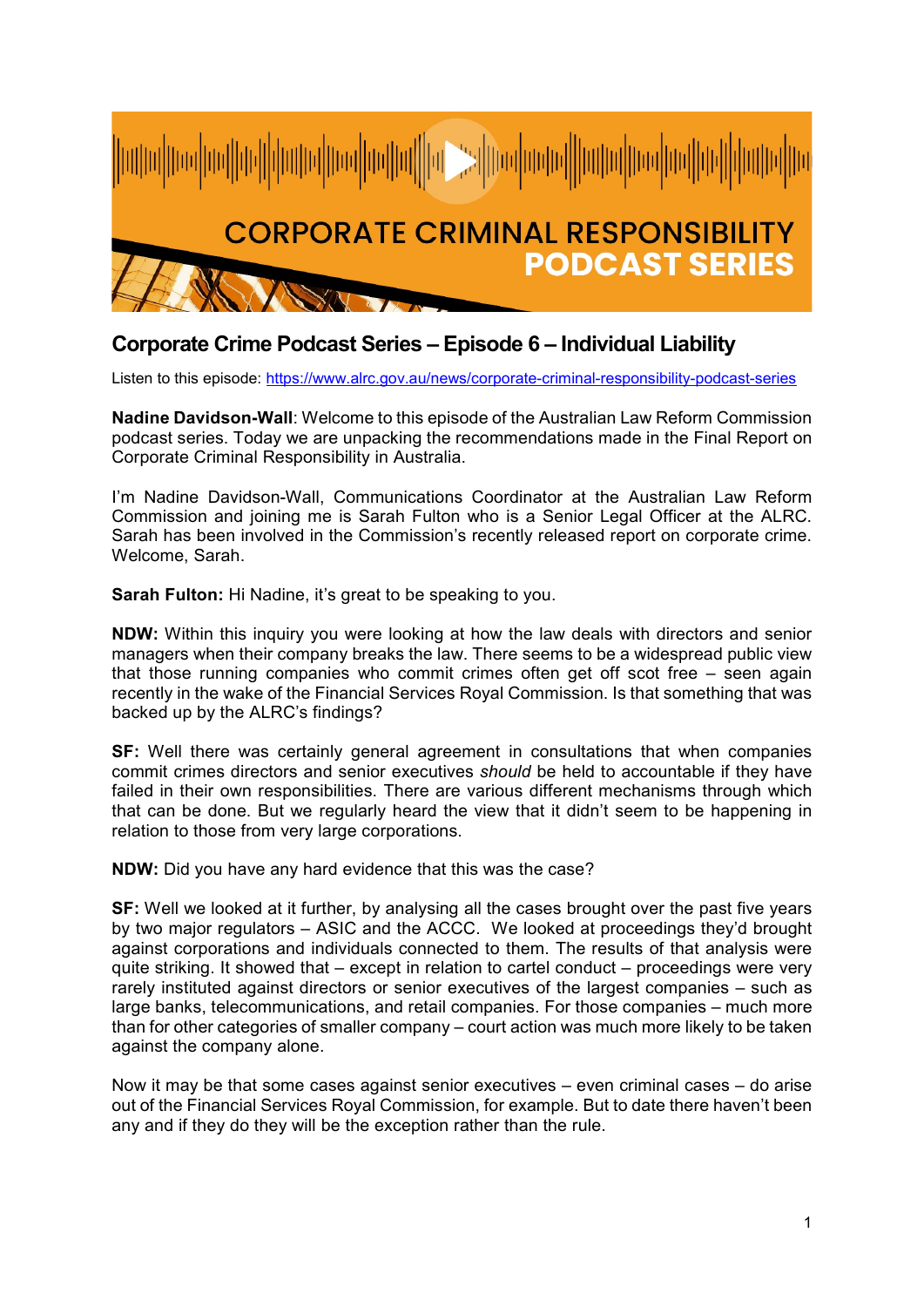**NDW:** Were you able to reach conclusions as to why directors and executives from the largest companies are less likely to be taken to court even when the company is found to have broken the law?

**SF:** There seem to be a number of different issues here. First, it may reflect to some extent the historic enforcement priorities of the regulators – for example, in the context of the Financial Services Royal Commission, Commissioner Hayne criticised ASIC for preferring negotiated outcomes to enforcement action when it came to the big banks, and ASIC has now adopted a new approach to enforcement. We were also told by various people involved in these types of cases about how difficult they are in practical terms to litigate. And these difficulties are increased when the individuals concerned are from large, well-resourced corporations. These include things like blanket claims for legal professional privilege causing very long delays, legal difficulties in coordinating and sharing information between regulators, and practical difficulties of evidence when you have separate proceedings against companies and individuals in relation to the same matter. Some of these are currently being addressed as part of other law reform processes.

However the biggest issue seems to be one of diffused responsibility and a lack of clarity of accountability within companies themselves. Particularly in large companies, there are complex reporting structures that might mean no single executive has enough knowledge of or involvement in wrongdoing to be held legally liable as an individual. This may be the case even if management as a whole incentivised the misconduct or management's negligence allowed it to take place. This was an issue highlighted in the Royal Commission and was also regularly raised in consultations in this inquiry.

**NDW:** How has the law traditionally dealt with this?

**SF:** Well there are three main ways in which directors and senior managers have been held responsible when companies break the law. One – and many see as the primary – way is through being held liable as an accessory to the company's act. Just like any person can be held criminally responsible if they aid and abet another person's criminal act, a director or manager can aid and abet a corporation's crime or civil contravention. But as we show in the report, both criminal and civil accessorial liability require proof of a high level of knowledge and intention. Recklessness or negligence is not enough. Quite rightly, many would argue, as you are being held out as morally culpable for the crime or contravention. Often in the corporate context, either that type of culpability does not rest in a single individual, or even if it does it is very difficult to prove.

But when corporations can cause such harm – to the public, to the environment, to the economy – many argue that there are good reasons to expect more of those in charge. So the law also has developed other mechanisms. The first main type is by imposing specific statutory duties on directors and senior managers – like general directors' and officers' duties and duties to ensure companies comply with Workplace Health and Safety Laws. The other main way is through provisions which 'deem' directors or managers liable if their corporation breaks particular laws – either if it can be shown they were reckless or negligent, or simply because of their position. We examine these in detail in the report, but a key issue is that even these types of provisions are often harder to apply in very large organisations where responsibility is very diffused.

**NDW:** Given this, how did the ALRC conclude that individual accountability for corporate misconduct could be strengthened?

**SF:** In its Discussion Paper the ALRC had explored the option of a standard provision deeming certain individuals within a company personally liable to civil penalty when a company committed a crime. This didn't receive strong support – most stakeholders thought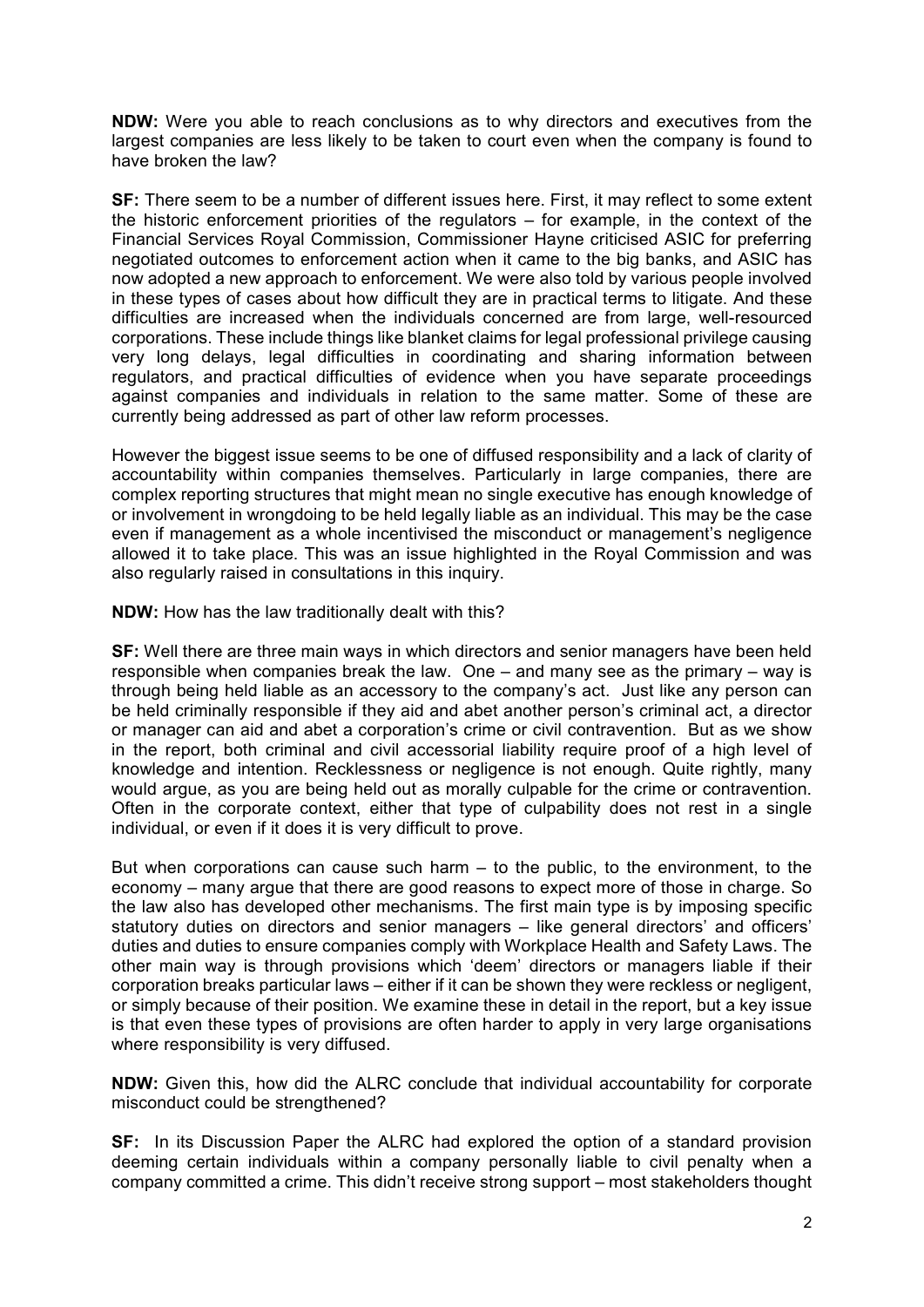that this would be very onerous on directors and managers and that the different legal mechanisms we have in place already provide an appropriate framework that can be adapted depending on the policy area. And in the meantime, earlier this year the Federal government announced a proposed reform that impacts directly on individual accountability and may go some way to addressing these issues, at least in the Financial Services sector.

Now that proposal – known as the Financial Accountability Regime – comes out of recommendations of the Financial Services Royal Commission about extending existing legislation applying to banks, but it goes further. It's based on a model implemented in the UK following the global financial crisis. It would do a number of things, but among them would require certain very large companies regulated by APRA – including banks, superannuation funds and insurers – to map out exactly which individuals are accountable for particular areas of operation. This might include designating an individual executive responsible for management of a particular financial product or for compliance with licensing obligations in a particular area. It would impose specific responsibilities on those individuals to act with reasonable care and skill and to ensure the company complies with its licensing obligations. If they don't they could be liable to pay a civil penalty. The idea is that the new regime should provide a greater degree of certainty as to where accountability lies – both for individual executives and for regulators.

**NW:** So how did this new proposal impact on the ALRC's recommendation in this area?

The ALRC thinks that this proposal may address some of the issues it has identified as hindering accountability. So it concluded that the new regime should be given time to be implemented and operational before any other wholesale reform is considered further. Obviously with the current pandemic crisis, the timeline for introducing the legislation is uncertain – it had been suggested it would be enacted by the end of this year but that seems unlikely now. So the ALRC recommended that this issue of individual accountability for corporate misconduct be considered again in a wide-ranging review five years after the new regime comes into force.

**NDW:** Now the proposed Financial Accountability Regime only applies to the Financial Services sector, but many other corporations who are huge players, including retailers, telecommunications companies, aged care providers and pharmaceutical companies, have been in the news for breaking the law. What about those areas?

**SF:** Well the Financial Services Sector is one area where there has been an obvious accountability deficit, but you are right – misconduct is certainly not limited to that area and our research suggests lack of accountability at the top isn't either. In the report we've suggested that if the Financial Accountability Regime is successful, similar schemes could be considered in other highly-regulated sectors with large corporate actors. They might be considered where there are clear accountability deficits, or in sectors with the potential for significant public harm. The report also outlines recent High Court jurisprudence in the interpretation of officers' duties which may also help to clarify accountability in other cases.

But it is for exactly this reason that the ALRC has recommended a further review in five years' time. We have concluded that there *is* a problem with accountability in very large corporations, and if the new and existing mechanism don't operate to hold directors and senior managers liable when appropriate for corporate misconduct, there may well be the need for further reform. The report highlights that we may already be on the path towards greater rationalisations in any event, and discusses in further detail the directions in which that reform may go.

**NDW**: Thanks very much Sarah for explaining the ALRC's reasoning around individual liability, and as Sarah says there is much more detail on the existing mechanisms for holding